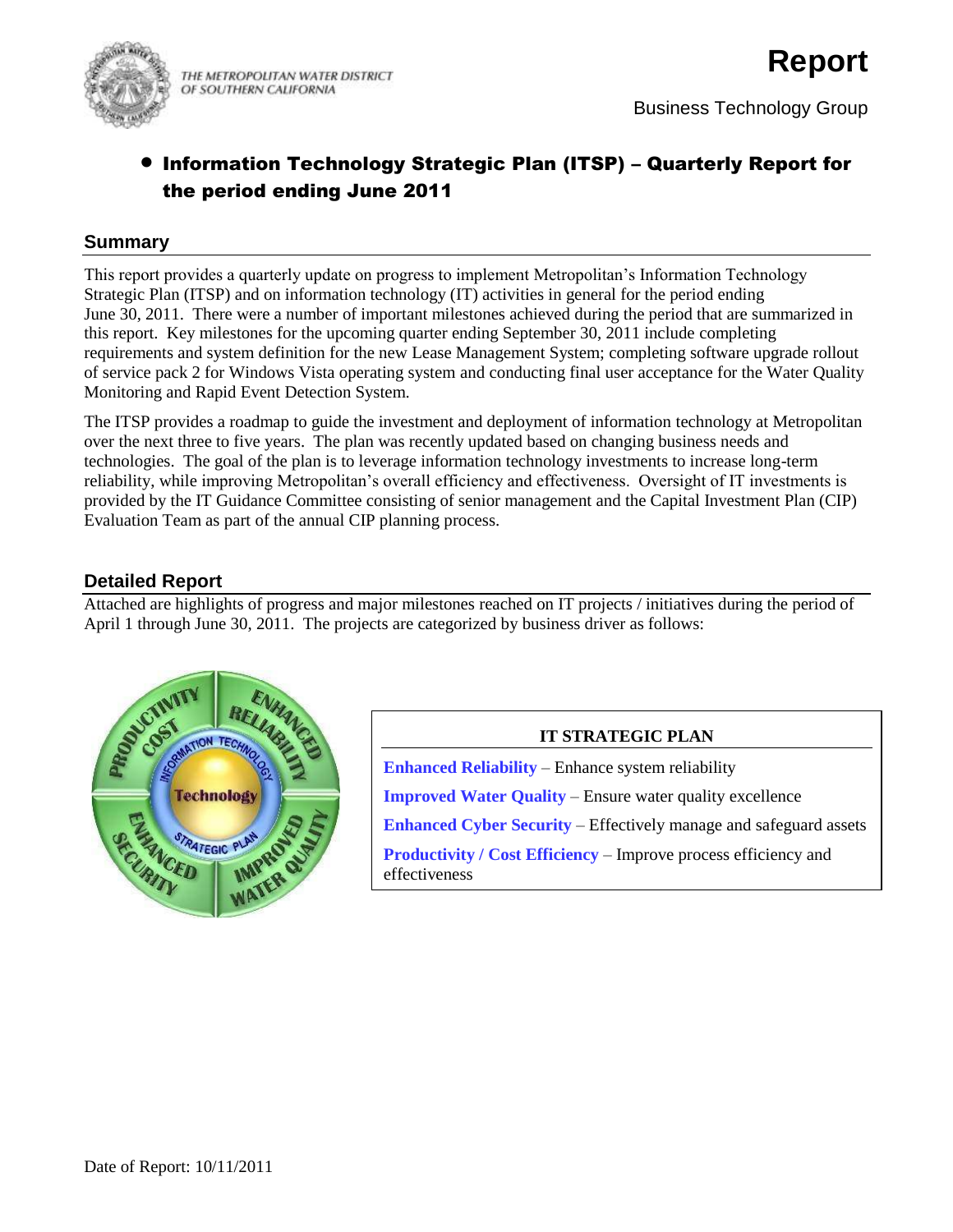| <b>Enhanced Reliability:</b>                                                                                                                                                                                                                                                                                                                                                                                                                                                                                                                                                                                                                   | Through 4 <sup>th</sup> Quarter |                                             |
|------------------------------------------------------------------------------------------------------------------------------------------------------------------------------------------------------------------------------------------------------------------------------------------------------------------------------------------------------------------------------------------------------------------------------------------------------------------------------------------------------------------------------------------------------------------------------------------------------------------------------------------------|---------------------------------|---------------------------------------------|
|                                                                                                                                                                                                                                                                                                                                                                                                                                                                                                                                                                                                                                                | FY Budget: \$6.81 M             | FY Expended: \$2.28 M                       |
| <b>Key Accomplishments Included:</b>                                                                                                                                                                                                                                                                                                                                                                                                                                                                                                                                                                                                           |                                 |                                             |
| <b>Completed Initial Investigation Phase for the</b><br><b>Wadsworth Pumping Plant Controls Upgrade</b>                                                                                                                                                                                                                                                                                                                                                                                                                                                                                                                                        |                                 |                                             |
| During the period, staff completed the initial<br>٠<br>investigation phase of control and protection<br>upgrades for the Hiram W. Wadsworth Pumping<br>Plant. As a part of this effort, staff also began the<br>RFQ/RFP processes to solicit qualified firms to<br>assist Metropolitan with this project. Upon<br>completion of the RFQ/RFP processes, staff will<br>return to the Board for authorization to proceed.<br><b>Completed Preliminary Design Report for the</b>                                                                                                                                                                   | Wadsworth Facility and DVL      | Pump and<br>Hydro Plant                     |
| Uninterruptible Power Supply (UPS) Upgrade                                                                                                                                                                                                                                                                                                                                                                                                                                                                                                                                                                                                     |                                 |                                             |
| In April, a preliminary design report to replace the<br>uninterruptable power supply for the data center at<br>Metropolitan's Headquarters at Union Station was<br>completed. The upgrade project will replace<br>existing 12-year-old data center UPS that have<br>reached the end of its service life. The purpose of<br>the UPS is to prevent fluctuations in electrical<br>power and to serve as a backup power supply in<br>the event of loss of utility power.                                                                                                                                                                           |                                 |                                             |
| <b>Enhanced Reliability by Conducting Regular IT</b><br><b>Disaster Recovery (DR) Exercises</b>                                                                                                                                                                                                                                                                                                                                                                                                                                                                                                                                                |                                 |                                             |
| Information Technology DR exercises were<br>conducted in April and May as part of on-going<br>efforts to refine Metropolitan's ability to recover<br>critical IT systems in the event of a disaster. The<br>April exercise involved the activation of the IT<br>Incident Command Post and included IT<br>Emergency Management Team members who<br>provide critical support in the event of a major<br>incident. The May exercise executed recovery<br>strategies for Metropolitan's financial systems.<br>Both DR exercises were successfully completed<br>and met all recovery objectives.<br><b>Other Key Activities and Accomplishments</b> |                                 | <b>Disaster Recovery</b><br><b>Exercise</b> |
| Continued the requirements definition phase for<br>٠                                                                                                                                                                                                                                                                                                                                                                                                                                                                                                                                                                                           |                                 |                                             |
| the Environmental and Safety Management<br>Information System. This project will replace<br>Metropolitan's existing multiple environmental<br>and safety systems consisting of stand-alone<br>databases, spreadsheets and 14-year-old<br>applications (Incident Reporting System and                                                                                                                                                                                                                                                                                                                                                           |                                 |                                             |
| Date of Report: 10/11/2011                                                                                                                                                                                                                                                                                                                                                                                                                                                                                                                                                                                                                     |                                 |                                             |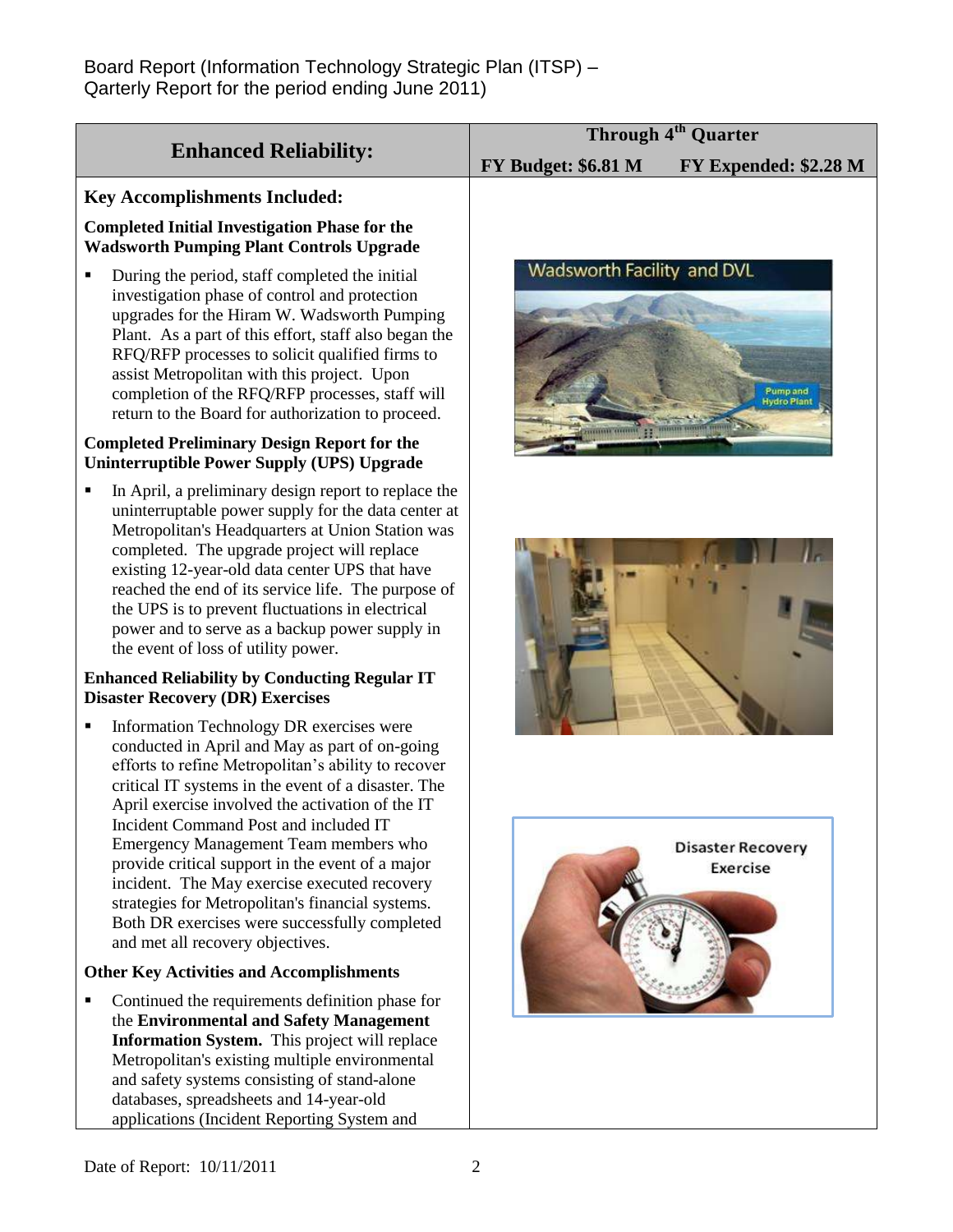Permits System). Vendor selection and negotiations will be completed, followed by Board action in October.

- During the period, IT staff continued with an **Oracle Financials version upgrade** (11.5.9 to 11.5.10.2) to help ensure continued reliability by allowing Metropolitan to receive on-going extended maintenance support from Oracle. This upgrade is also better positions Metropolitan for future migration to version 12 of the Oracle financial applications.
- The Property Management Unit within the Real Property Development and Management Group maintains property interest in approximately 8,000 parcels covering over 170,000 acres. Staff currently manages Metropolitan's real property activities such as property leases, licenses, entry permits and easements using in-house developed software comprised of modules that range in age from 10 to 17 years-old. A new system is needed as the existing system no longer meets all of Metropolitan's business needs and newer commercial off-the-shelf software is now available that will provide a more cost-effective solution than modifying/enhancing the outdated existing system.
- $\blacksquare$  In June, IT staff working closely with key stakeholders completed the review of RFP responses for implementing a new **Lease Management System** to replace existing software. The effort to implement a new Lease Management System is expected to begin in the second quarter of fiscal year 2011-12.
- **Two-Way Radio Upgrade Project** Metropolitan's existing Two-Way Radio communication system was initially designed and installed 18 years ago. The original system was originally designed with local communication needs in mind utilizing limited radio frequencies that do not provide regional communication coverage. This current limitation restricts communications of daily operational needs by Water System Operations field staff working across a wide regional area such as the treatment plants, Colorado River Aqueduct pumping plants, conveyance and distribution system facilities. In addition to using the two-way radio system for daily operational needs, it is an important element





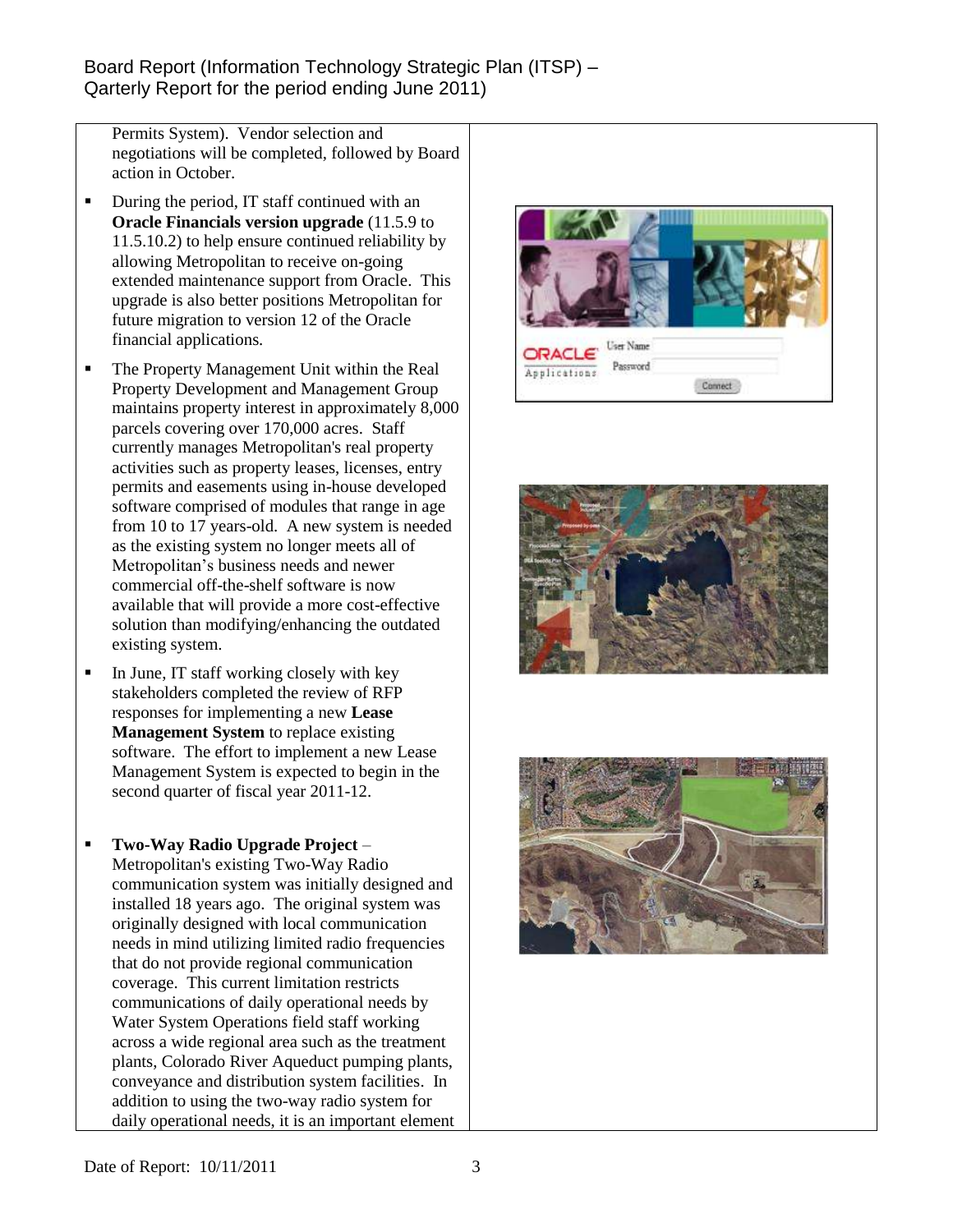of Metropolitan's communication strategy for the emergency response plan.

- During the period, IT staff continued to work with the Legal Department in the preparatory process related to the acquisition of regional clear channel radio-frequencies. The new frequencies are needed to expand Two-Way Radio coverage as part of the Two-Way Radio System Upgrade project.
- **Electronic Discovery Management System (e-Discovery) Project** – The e-Discovery project will reduce legal risk, effort, time and costs associated with discovery of electronically-stored information and enhance Metropolitan's legal compliance efforts. This project provides a comprehensive system with effective tools to comply with statutory requirements related to the discovery of electronically stored information needed for litigation. This system will help Metropolitan avoid exposure to e-discovery errors and delays that may otherwise result in possible court imposed sanctions in the context of litigation.
- To date, approximately 85% of the e-Discovery software has been installed and configured to meet Metropolitan's requirements. In addition, a small pilot was conducted to test the system's email archiving capability.
- The next area of focus will be to migrate historical email messages into the new e-Discovery email archive database where it will be preserved and available for future access. This will be completed by December 2011.

The fiscal year variance between budgeted and expended dollars is primarily due to projects being deferred to allow additional time to investigate alternative approaches and cost-effective options. One alternate approach identified, was to proceed with an interim minor version upgrade of the Oracle financial applications at this time and staging the major upgrade (and associated expenditure) to a later date. In addition, more time was taken to negotiate much better pricing for acquisition of regional twoway radio frequencies.



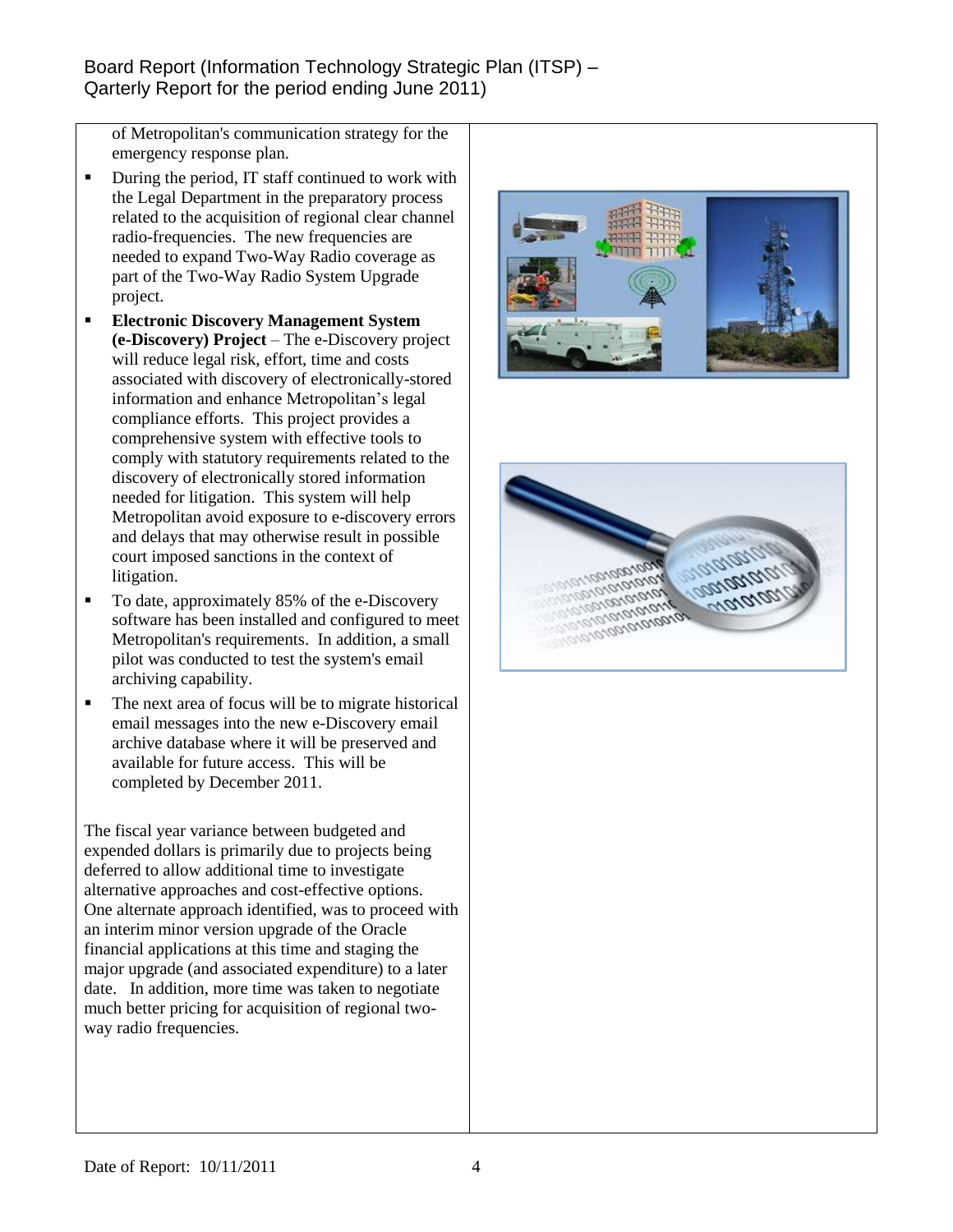|                                                                                                                                                                                                                                                                                                                                                                                                                                    | Through 4 <sup>th</sup> Quarter                                                                                                                                                                                                           |  |
|------------------------------------------------------------------------------------------------------------------------------------------------------------------------------------------------------------------------------------------------------------------------------------------------------------------------------------------------------------------------------------------------------------------------------------|-------------------------------------------------------------------------------------------------------------------------------------------------------------------------------------------------------------------------------------------|--|
| <b>Enhanced Cyber Security:</b>                                                                                                                                                                                                                                                                                                                                                                                                    | <b>FY Budget: \$0.45 M</b><br>FY Expended: \$0.16 M                                                                                                                                                                                       |  |
| <b>Key Accomplishments Included:</b>                                                                                                                                                                                                                                                                                                                                                                                               |                                                                                                                                                                                                                                           |  |
| <b>Initiated the Supervisory Control and Data</b><br><b>Acquisition (SCADA) Cyber Security Upgrades</b>                                                                                                                                                                                                                                                                                                                            |                                                                                                                                                                                                                                           |  |
| In May, staff obtained Board authorization to<br>proceed with the SCADA Cyber Security<br>Upgrades project to reduce cyber security risks for<br>Metropolitan's SCADA system by implementing<br>additional countermeasures to help guard against<br>unauthorized access. Current efforts are focused<br>on further segregating the SCADA system from<br>Metropolitan's business network prior to the<br>security assessment phase. |                                                                                                                                                                                                                                           |  |
| <b>Published End User Computing Information</b><br><b>Security Standards</b>                                                                                                                                                                                                                                                                                                                                                       |                                                                                                                                                                                                                                           |  |
| During the period, the Information Technology<br>$\blacksquare$<br>Section published updated End User Computing<br>Information Security Standards. This document<br>provides information security practices to follow<br>for all users of computers at Metropolitan.                                                                                                                                                               |                                                                                                                                                                                                                                           |  |
| <b>Other Key Activities and Accomplishments</b>                                                                                                                                                                                                                                                                                                                                                                                    |                                                                                                                                                                                                                                           |  |
| IT staff began rolling out service pack 2 for the<br>Windows Vista operating system running on<br>desktops and laptops across Metropolitan. The<br>software upgrade is intended to address security<br>vulnerabilities in Microsoft's operating system,<br>and improve system performance.                                                                                                                                         |                                                                                                                                                                                                                                           |  |
| Continued to monitor national efforts aimed at<br>$\blacksquare$<br>enhancing security capability for the water sector<br>to help identify prudent steps and best practices.                                                                                                                                                                                                                                                       |                                                                                                                                                                                                                                           |  |
| IT Security Team continued to publish a monthly<br>cyber security tips on Metropolitan's internal<br>website providing practical information on current<br>security issues.                                                                                                                                                                                                                                                        | inura<br>SUPPOITING THE PEOPLE<br>met<br>WHO PIOTECT THE SOUICE<br><b>Cyber Security Tips</b>                                                                                                                                             |  |
| Continued to provide IT security orientation for all<br>п<br>Metropolitan new hires.                                                                                                                                                                                                                                                                                                                                               | <b>CYBER LINKS</b><br>OnGuardOnline - practical tips to help you be on guard against Internet fraud, secure<br>your computer and protect your personal information.                                                                       |  |
| The fiscal year variance between budgeted and<br>expended dollars is primarily due to a slight deferral<br>of the Supervisory Control and Data Acquisition<br>(SCADA) Cyber Security Upgrades project. This<br>allowed available resources to focus on wrapping up<br>remaining elements of Phase II of the Information<br>Security Remediation Initiative.                                                                        | Stop, Think, Connect: The first Global Online Safety Campaign Launches<br>Stop and think about the places we visit online, the information that we share, and the<br>communities in which we participate while connected to the Internet. |  |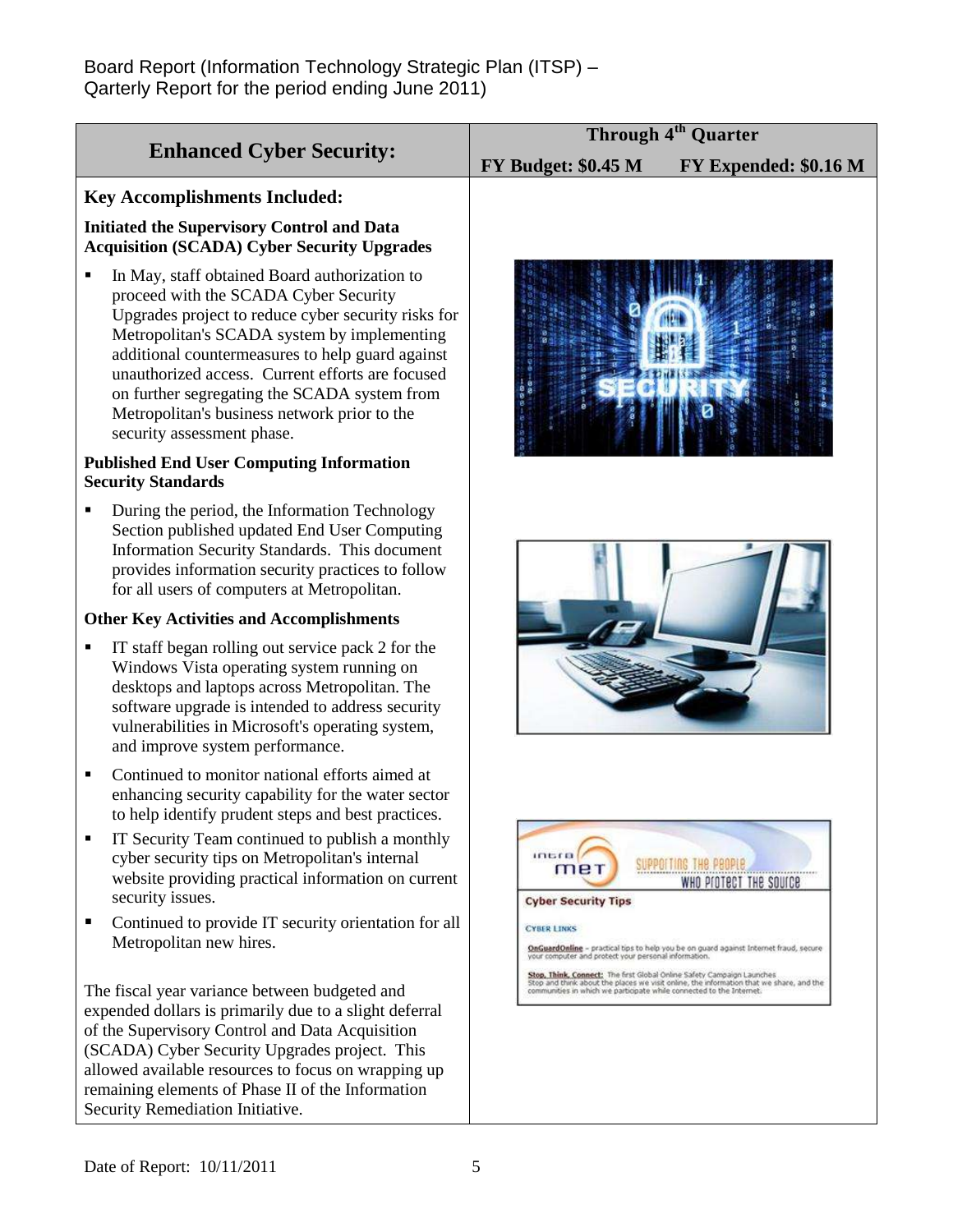| <b>Improved Water Quality:</b>                                                                                                                                                                                                                                                                                                                                                                                                                                                                                                                    | Through 4 <sup>th</sup> Quarter                     |
|---------------------------------------------------------------------------------------------------------------------------------------------------------------------------------------------------------------------------------------------------------------------------------------------------------------------------------------------------------------------------------------------------------------------------------------------------------------------------------------------------------------------------------------------------|-----------------------------------------------------|
|                                                                                                                                                                                                                                                                                                                                                                                                                                                                                                                                                   | <b>FY Budget: \$1.03 M</b><br>FY Expended: \$0.95 M |
| <b>Key Accomplishments Included:</b><br><b>Rolled-out the new Water Quality Monitoring and</b>                                                                                                                                                                                                                                                                                                                                                                                                                                                    |                                                     |
| <b>Rapid Event Detection System</b><br>Metropolitan recently rolled out a new Water<br>Quality Monitoring and Rapid Event Detection<br>System (WQMREDS). The event detection<br>system software collects and analyzes data from<br>existing water quality instrumentation located<br>throughout Metropolitan's treated water<br>distribution system. WQMREDS is used for real-<br>time monitoring of water quality in the water<br>distribution system and to notify staff of potential<br>contamination and unusual water quality<br>conditions. |                                                     |
| In June, end-user training was conducted and the<br>new system was rolled out to the users.                                                                                                                                                                                                                                                                                                                                                                                                                                                       |                                                     |
| <b>Completed Requirements and Detailed Planning</b><br>for Upgrades to Water Quality Related<br><b>Applications</b>                                                                                                                                                                                                                                                                                                                                                                                                                               |                                                     |
| During the period, staff completed requirements<br>analysis and detailed planning for a number of key<br>applications that support Metropolitan's water<br>quality treatment, monitoring, and compliance<br>reporting. Modifications are needed to selected<br>applications to support new and changing<br>regulatory compliance requirements, and other<br>treatment process modifications. Upgrades to the<br>following software application were initiated this<br>period and are scheduled to complete in fiscal year<br>2011-12.             |                                                     |
| Upgrades are needed to the Interim<br><b>Enhanced Surface Water Treatment</b><br>(IESWTR) application to include Weymouth<br>contact time calculation to be aligned with<br>new filtration processes at the Weymouth<br>Treatment Plant. The IESWTR software<br>application is used by Metropolitan for<br>California surface water filtration and<br>disinfection treatment regulations compliance<br>reporting.                                                                                                                                 |                                                     |
| Labsheet is software designed and<br>٠<br>implemented at each treatment plant to<br>provide water quality compliance data<br>collection and reporting. As new water                                                                                                                                                                                                                                                                                                                                                                               |                                                     |

filtration processes are introduced such as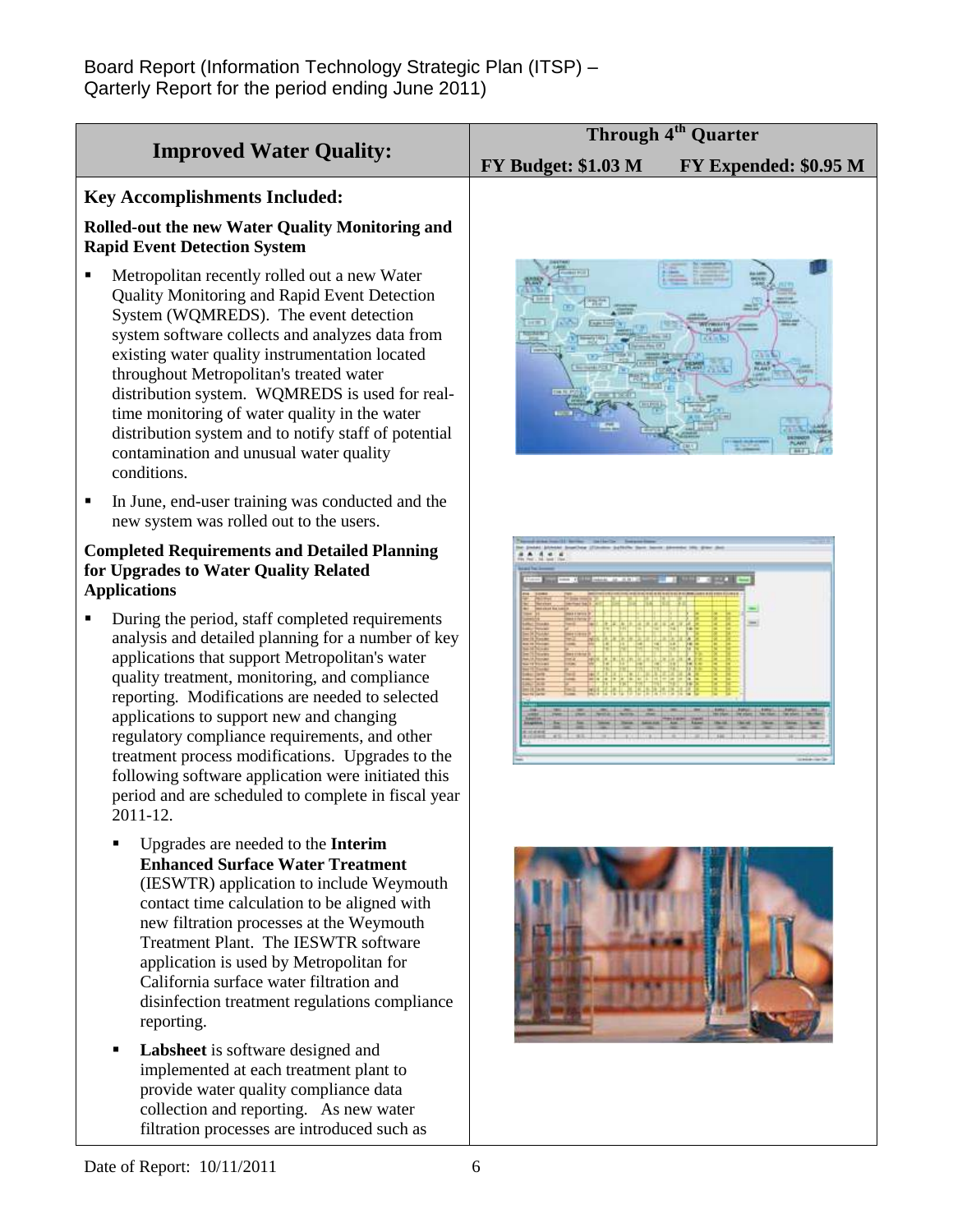- fluoride and ozone, the Labsheet application must be updated to accommodate new data collection points, new calculations and reports. As an example, upgrades to the Labsheet application are needed as a result of Weymouth's recent plant influent configuration changes which affect water quality calculations.
- **Laboratory Information Management System (LIMS)** is an application used by water quality to manage water samples laboratory testing and capturing of the analytical results. LIMS annually manages over 50,000 water samples collected at MWD's water source, treatment, and distribution facilities for operational monitoring, regulatory compliance, and research projects. Annually over 70,000 chemical, microbiological, and physical tests are performed on these samples, with over 475,000 results measured. The planned upgrades to the LIMS system include software programming enhancements to improve validation logic to strengthen data entry accuracy and improve reporting capabilities such as the graphical display of test result data.

Expenditures for the Improve Water Quality category were generally on target for the fiscal year. All projects are projected to complete within Board approved budgets.



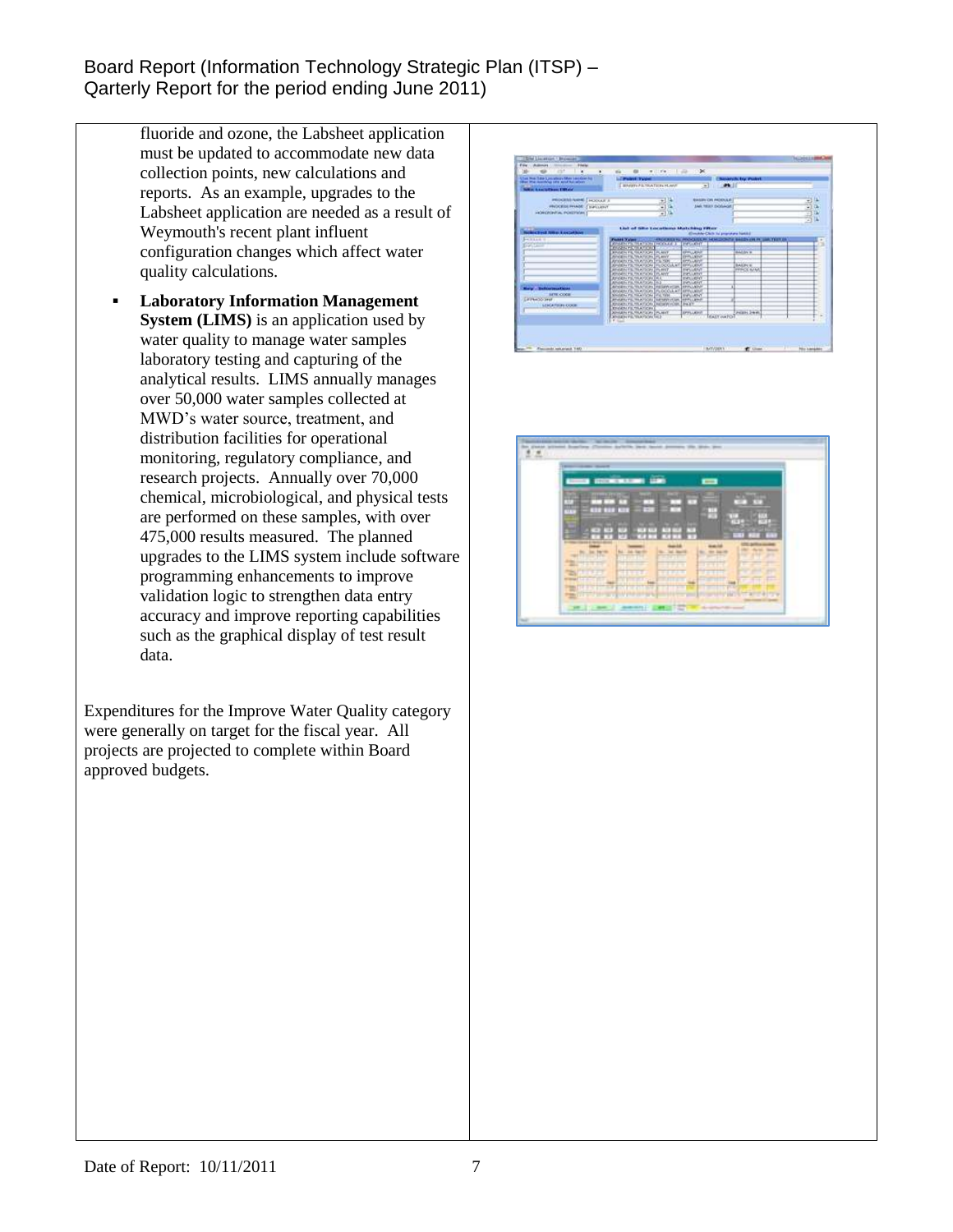| <b>Productivity / Cost Efficiency:</b>                                                                                                                                                                                                                                                                                                                                  | Through 4 <sup>th</sup> Quarter                     |
|-------------------------------------------------------------------------------------------------------------------------------------------------------------------------------------------------------------------------------------------------------------------------------------------------------------------------------------------------------------------------|-----------------------------------------------------|
|                                                                                                                                                                                                                                                                                                                                                                         | <b>FY Budget: \$0.72 M</b><br>FY Expended: \$0.71 M |
| <b>Key Accomplishments Included:</b>                                                                                                                                                                                                                                                                                                                                    |                                                     |
| <b>Completed the Mobile Technology Initiative</b>                                                                                                                                                                                                                                                                                                                       |                                                     |
| During the period, staff completed the Materials<br>Interface and Mobile Technology project in<br>support of Water System Operation's Maintenance<br>Management Improvement initiative. This project<br>deployed handheld units for field maintenance<br>workers, thus streamlining maintenance<br>management operations.                                               |                                                     |
| <b>Completed Requirements Analysis and Initiated</b><br><b>Software Enhancements to Enhance Efficiency</b>                                                                                                                                                                                                                                                              |                                                     |
| The Water Information System (WINS) is used<br>to create monthly member agency water billings<br>that are itemized by sub-agency, meter and<br>program. WINS aggregates daily meter<br>readings collected by the Automatic Meter<br>Reading System and provides Water System<br>Operations with screens and graphs for data<br>accuracy verification. In addition, WINS |                                                     |
| validates water transfer certifications submitted<br>electronically by the member agencies against<br>agreements between MWD and member agencies.                                                                                                                                                                                                                       |                                                     |
| Enhancements are being made to the WINS<br>software that will help reduce the amount of time<br>needed to implement any future new water<br>programs that may be approved by the Board of<br>Directors.                                                                                                                                                                 |                                                     |
| The Integrated Budget Management System<br>(IBMS) is used to develop and disseminate all<br>budgetary information for Metropolitan. The<br>system allows each business area to develop its<br>budget, and aggregates the budgets across the<br>organization. IBMS is being upgraded to improve                                                                          |                                                     |
| reporting capabilities and enhance the analysis and<br>reporting of budget versus actual cost data.                                                                                                                                                                                                                                                                     | BON LINAAHEG IKMO                                   |
| <b>Other Key Activities and Accomplishments</b>                                                                                                                                                                                                                                                                                                                         |                                                     |
| Continued to evaluate cloud computing<br>technology options for applicability at<br>Metropolitan. Information Technology (IT)<br>projects are being evaluated to determine where<br>cloud solutions may provide a viable and cost-<br>effective alternative to traditional "on-premise"<br>solutions. Two IT projects currently being                                   |                                                     |

evaluated include the Environmental and Safety